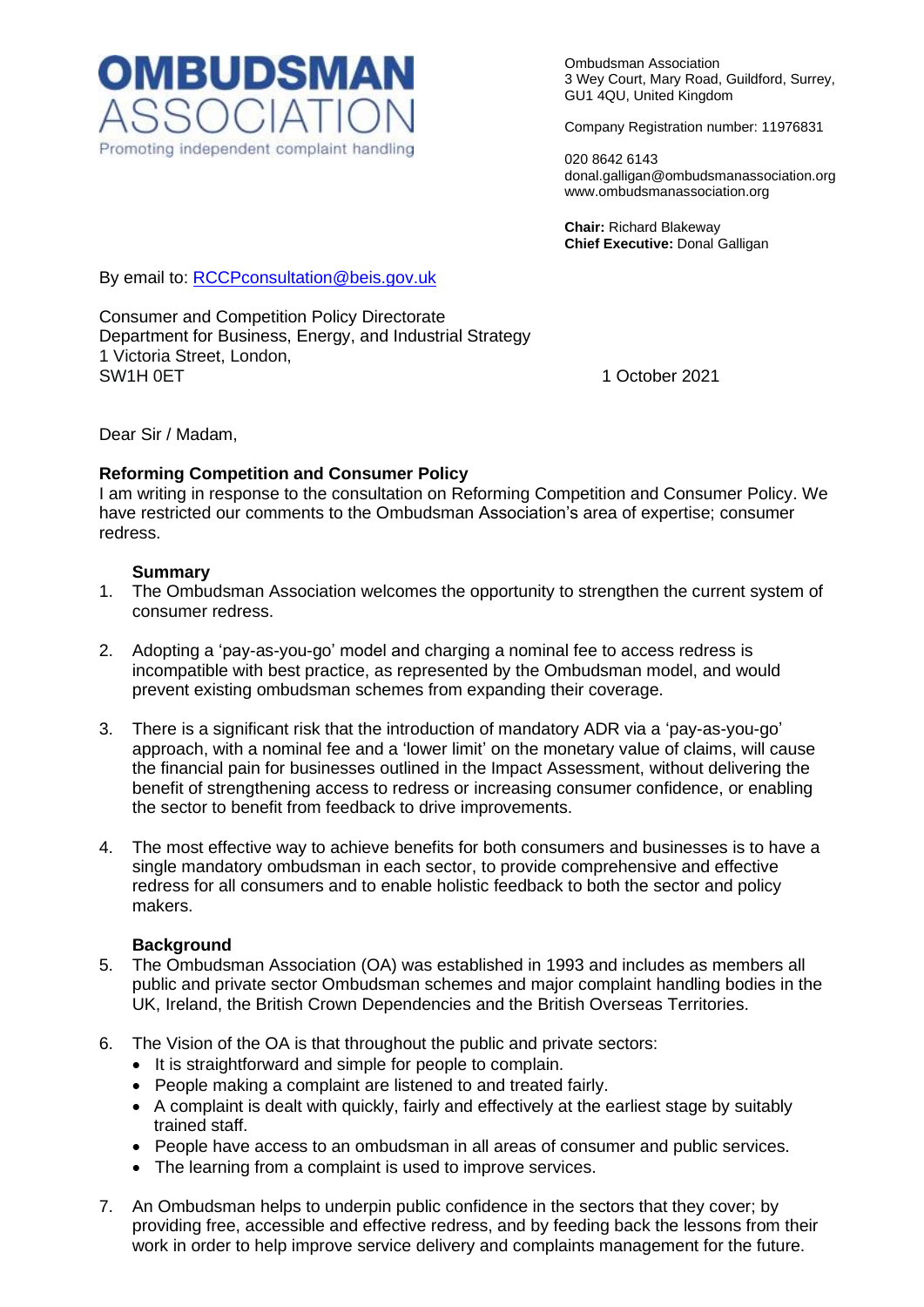8. The OA's membership criteria<sup>1</sup> are recognised as representing best practice. This is reflected in the Cabinet Office's *Guidance for government departments on setting up Ombudsman schemes,* <sup>2</sup> which addresses the point of when it is appropriate to use the title 'ombudsman', and in the criteria used by Companies House on when a company can use the protected term 'ombudsman'. 3

# **Supporting consumers enforcing their rights independently**

# **Q65. What more can be done to help vulnerable consumers access and benefit from Alternative Dispute Resolution?**

- 9. The current problems with redress in the consumer sector flow from the combination of having multiple redress schemes whilst at the same time having gaps in coverage. The result is that for consumers it is not clear how, or who, to raise a complaint with, there are gaps in who can access redress, access to redress is sometimes restricted even where it does exist via 'nominal fees' or 'lower limits' on the value of a claim, and the proliferation of schemes means there are inconsistencies in how complaints are handled. These issues are multiplied for anyone experiencing vulnerability.
- 10. As anyone can experience vulnerability at different times, due to a change in circumstances (e.g. a bereavement, financial issues, or a deterioration in mental health), many of the actions that can be taken to help vulnerable consumers are actions that can be applied universally.
- 11. Clearer explanation of people's rights and how to access redress can only be effectively achieved if the redress system itself is reformed. As the Department's ADR Impact Assessment<sup>4</sup> sets out, *"Consumers can also find it confusing to navigate the landscape, because sectors differ in the type of service offered and number of ADR providers offering services…we have identified 20 for the wider home improvement sector and six for the wider motoring sector."* Whilst additional resources for advice providers such as Citizens Advice will no doubt be welcomed, the complexity of the existing system and the gaps within it is the root cause that needs to be addressed.
- 12. In terms of redress bodies themselves, it is important that they take into account the needs of those who are vulnerable, specifically in their processes and accessibility. Any barriers that are put in place, whether it be having to pay a fee to access redress or inserting a 'lower limit' on the monetary value of claims, will make it more difficult for vulnerable people to access and benefit from ADR. An ombudsman scheme operates to a higher standard than the existing ADR Regulations in terms of making their services accessible, making reasonable adjustments, and publishing their procedures around that, as set out in the OA's Criteria and the OA's Service Standards Framework<sup>5</sup>.

# **Q66. How can regulators and government balance the need to ensure timely redress for the consumer whilst allowing businesses the time to investigate complex complaints?**

- 13. All complaints should be dealt with in a timely manner. Some relatively simple transactions may be capable of being resolved in a matter of days, or even hours, others may require weeks or months if remedial work or scarce replacement parts are required.
- 14. For consumers to have confidence in the market they need to have free, direct and immediate access to an ombudsman if the business does not resolve the complaint promptly. In Scotland, the Scottish Public Services Ombudsman sets a two-stage standard for all

- <sup>3</sup> [www.gov.uk/government/publications/incorporation-and-names/annex-a-sensitive-words-and](http://www.gov.uk/government/publications/incorporation-and-names/annex-a-sensitive-words-and-expressions-or-words-that-could-imply-a-connection-with-government)[expressions-or-words-that-could-imply-a-connection-with-government](http://www.gov.uk/government/publications/incorporation-and-names/annex-a-sensitive-words-and-expressions-or-words-that-could-imply-a-connection-with-government)
- 

<sup>1</sup> [www.ombudsmanassociation.org/about-us/join-ombudsman-association](http://www.ombudsmanassociation.org/about-us/join-ombudsman-association)

<sup>2</sup> [www.gov.uk/government/publications/new-ombudsman-schemes-guidance](http://www.gov.uk/government/publications/new-ombudsman-schemes-guidance)

<sup>4</sup> [Alternative Dispute Resolution impact assessment \(publishing.service.gov.uk\)](https://assets.publishing.service.gov.uk/government/uploads/system/uploads/attachment_data/file/1004037/rccp-alternative-dispute-resolution-ia.pdf)

<sup>5</sup> [www.ombudsmanassociation.org/best-practice-and-publications/oa-service-standard-framework](http://www.ombudsmanassociation.org/best-practice-and-publications/oa-service-standard-framework)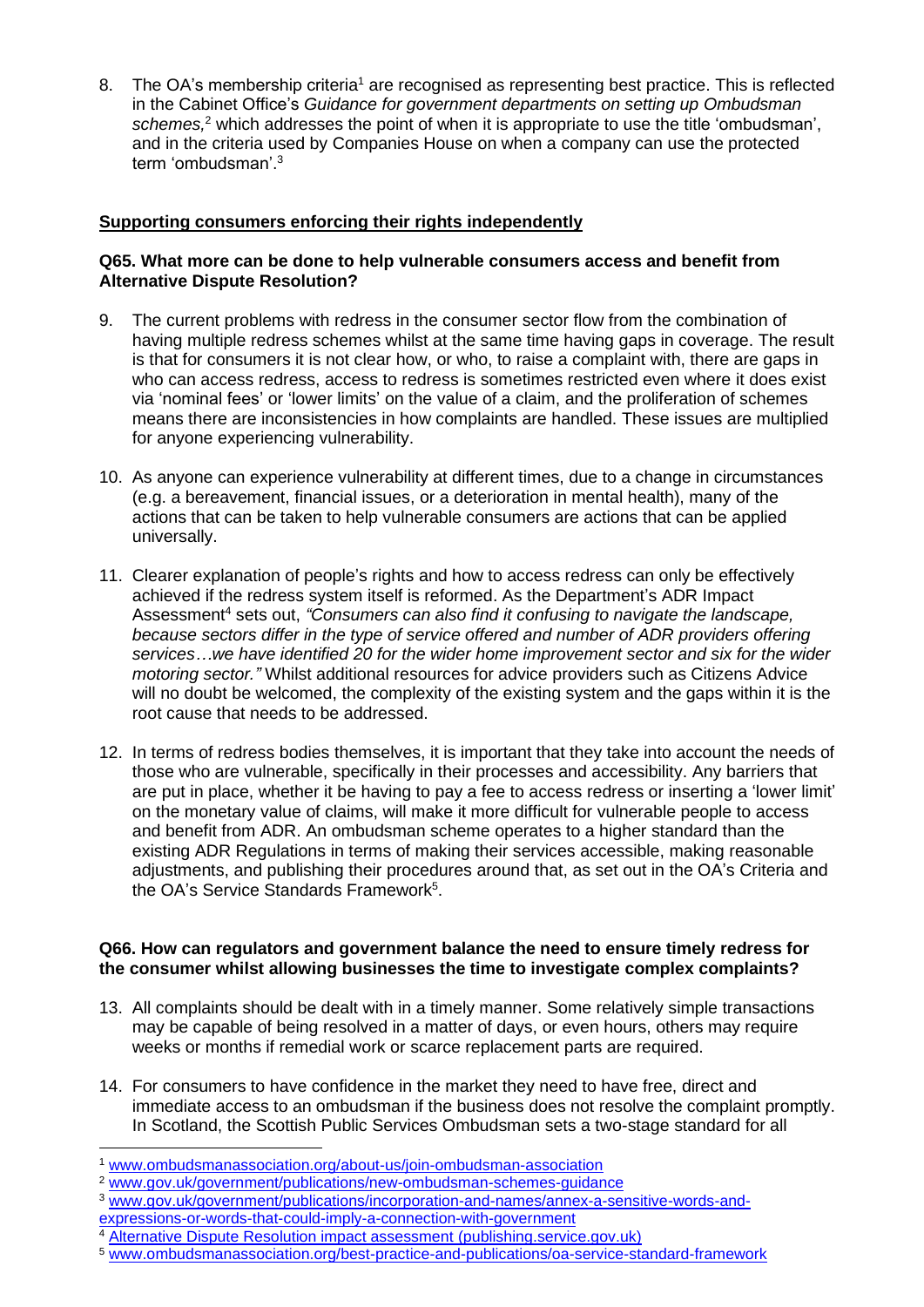complaints about public services, recognising that some issues are more complex than others: 'simple' complaints should be addressed by the public body within one week; more complex issues that require an investigation should be addressed within four weeks.

- 15. There will be occasions when an issue cannot be addressed within four weeks but the standard helps ensure that the body engages with the complainant, and the ombudsman if necessary, to explain why the deadline will be missed and when the final decision will be delivered.
- 16. A similar two-stage process could be introduced for consumer complaints but performance against it would need to be monitored to ensure that simple complaints that could have been addressed more swiftly were not delayed without good reason.

# **Q67. What changes could be made to the role of the 'Competent Authority' to improve overall ADR standards and provide sufficient oversight of ADR bodies?**

### **Q68. What further changes could government make to the ADR Regulations to raise consumer and business confidence in ADR providers?**

- 17. We fully support the proposal to improve the quality and consistency of ADR services and the move to make it mandatory for all ADR providers to meet best practice standards. As the Impact Assessment for this consultation sets out, *"ADR is currently used only in few cases, because of inconsistent standards, a confusing landscape, and insufficient incentives for businesses to participate."*
- 18. The Impact Assessment goes further to state clearly that *"We believe that voluntary actions are unlikely to increase ADR take-up by much in sectors in which business participation in ADR is not mandatory."*
- 19. The ADR Regulations failed in their aim 'to promote high-quality consumer ADR schemes' because the standards were set too low, the 'competition' between providers resulted in a race to the bottom as businesses opted for low cost 'business-friendly' providers, rather than independence and quality of decision making, and deliberate 'complaint suppression' tactics were permitted, such as fees to access redress.
- 20. The OA's Criteria represents best practice for independent redress. In order to achieve the Government's aim of increasing consumer confidence, by increasing access to redress, the ADR Regulations should be amended to raise them to the level of that recognised best practice.
- 21. Consumers should receive a similarly high standard of service when they use ADR regardless of which company or sector they are complaining about. The OA's Service Standards Framework $6$  sets out the public commitments and service standards that can be expected when using an ombudsman. As stipulated in the OA's criteria and the Framework, all ombudsman schemes should publish how they perform against their stated service standards to enable policy makers, politicians, academics, and the general public to hold them to account. In clarifying what service users can expect, the Framework acts as a tool with which to manage expectations and build trust and confidence in the services that members provide.
- 22. The OA's Caseworker Competency Framework<sup>7</sup> (CCF) sets out a best practice model for those who investigate complaints. The CCF identifies the key capabilities that a caseworker needs to be successful, supports the development of the caseworker profession, and guides the way that caseworkers approach their role, including the way they make decisions and interact with others.

<sup>6</sup> [www.ombudsmanassociation.org/best-practice-and-publications/oa-service-standard-framework](http://www.ombudsmanassociation.org/best-practice-and-publications/oa-service-standard-framework)

<sup>7</sup> [www.ombudsmanassociation.org/best-practice-and-publications/oa-caseworker-competency-framework](http://www.ombudsmanassociation.org/best-practice-and-publications/oa-caseworker-competency-framework)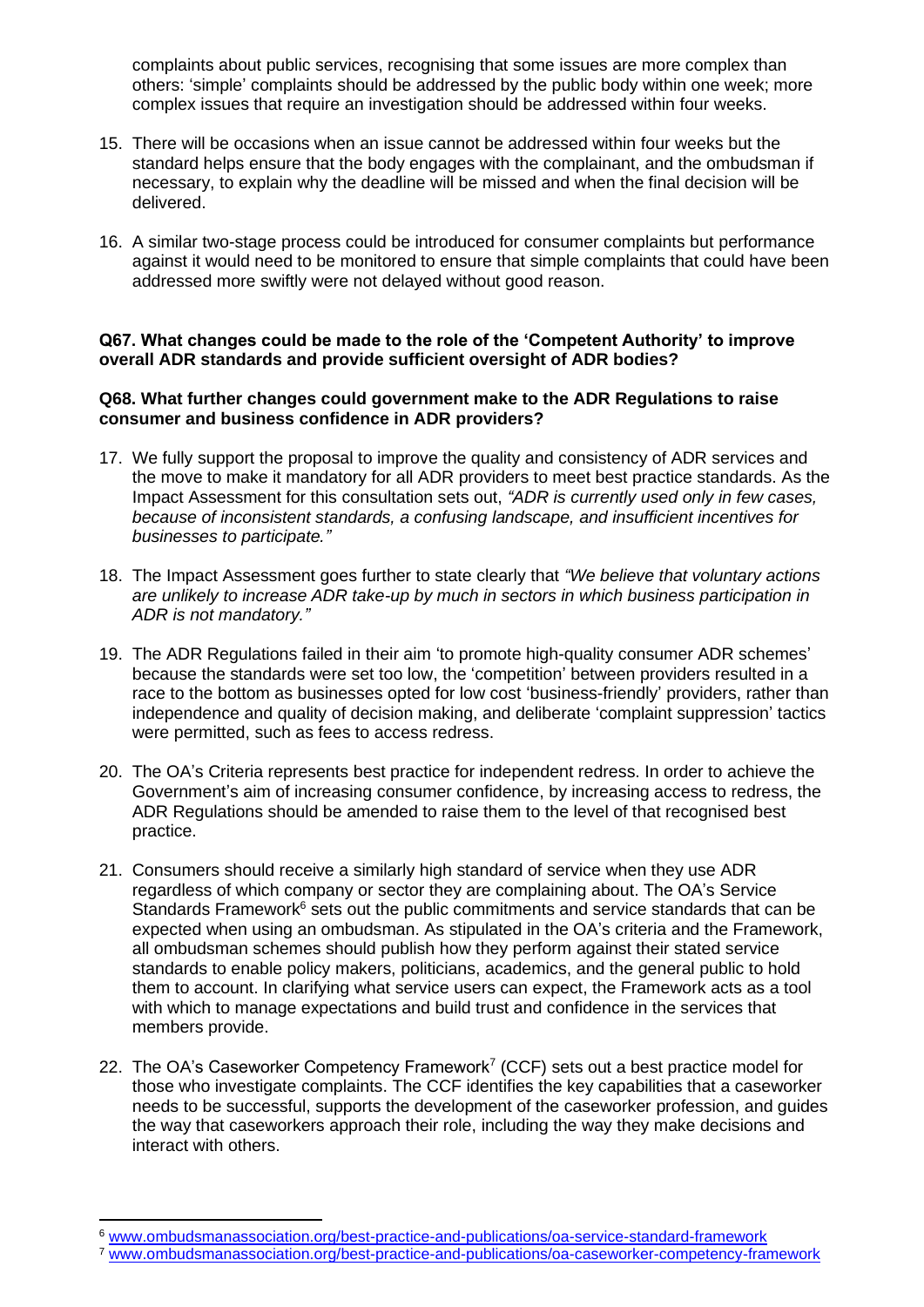23. Government should also ensure there are no financial incentives for Competent Authorities to approve multiple ADR schemes to mitigate the risk that the higher standards that should be adopted are not applied rigorously.

**Q69. Do you agree that government should make business participation in ADR mandatory in the motor vehicles and home improvements sectors? If so, is the default position of requiring businesses to use ADR on a 'per case' basis rather than pay an ADR provider on a subscription basis the best way to manage the cost on business?** 

**Q70. How would a 'nominal fee' to access ADR and a lower limit on the value of claims in these sectors affect consumer take-up of ADR and trader attitudes to the mandatory requirement?** 

#### **Q71. How can government best encourage businesses to comply with these changes?**

- 24. The OA strongly supports the position that ADR should be made mandatory in the motor vehicles and home improvement sectors. In order to reap the benefits from doing so, both for consumers and for businesses, that should be delivered through the recognised best practice model of having a single mandatory ombudsman (as is formal UK Government policy in the financial sector, the energy sector, the rail sector, and for new homes, to name just a few).
- 25. The suggested approach of adopting a 'pay-as-you-go' model and allowing a nominal fee to be charged would undermine what the Government is seeking to achieve. Neither approach meets established best practice principles.
- 26. ADR should not be seen purely through the lens of cost on a business. It is that mindset that leads to proposals to simply block consumers from raising complaints, via nominal fees and 'lower limits', rather than preventing the complaint from arising in the first place or resolving it quickly through good customer service.
- 27. Whilst the Impact Assessment identifies the potential cost savings for the motor vehicles and home improvement sectors of cases being addressed via ADR rather than through the Courts, it does not take into account the additional advantages of the ombudsman model. Simple adjudication does little more than pick a winner in a dispute. An ombudsman is more a doctor than a police officer, diagnosing what is wrong and making recommendations to improve. The benefit for businesses covered by an ombudsman is the feedback loop that it provides via training, setting standards for complaint handling, and providing data and insights on common issues industry-wide. An ombudsman can also provide validation for the complaint handling of a business, helping close down long running disputes and reinforcing a business' approach if they rule in their favour. A 'pay-as-you-go' model breaks that relationship and perpetuates the broken model that already exists of a fragmented race to the bottom on cost.
- 28. It is a fundamental principle that an ombudsman should be free for a consumer to access; there should never be a financial barrier put in place to discourage consumers from accessing their statutory rights.
- 29. The consultation paper references the aviation sector as a precedent for adopting a nominal fee; that is not company that anyone should wish to be associated with. Redress in the aviation sector, the only regulated sector that has put the barrier of a nominal fee in place to deter consumers accessing redress, is widely regarded as a basket case by consumer bodies, academics, and the very ADR bodies that operate within it. The high-profile decisions taken by Ryanair, Emirates, and Norwegian not to engage with the ADR process at all shows the scale of failure of the current approach to ADR in aviation.
- 30. More effective ways to manage the costs on businesses, without losing the benefits for consumers or businesses, can be found in other sectors. In the removals industry, membership of the relevant ombudsman is included as part of membership of either of the two main trade bodies, and membership of the Which? Trusted Traders scheme also automatically includes membership of the Furniture & Home Improvement Ombudsman. This